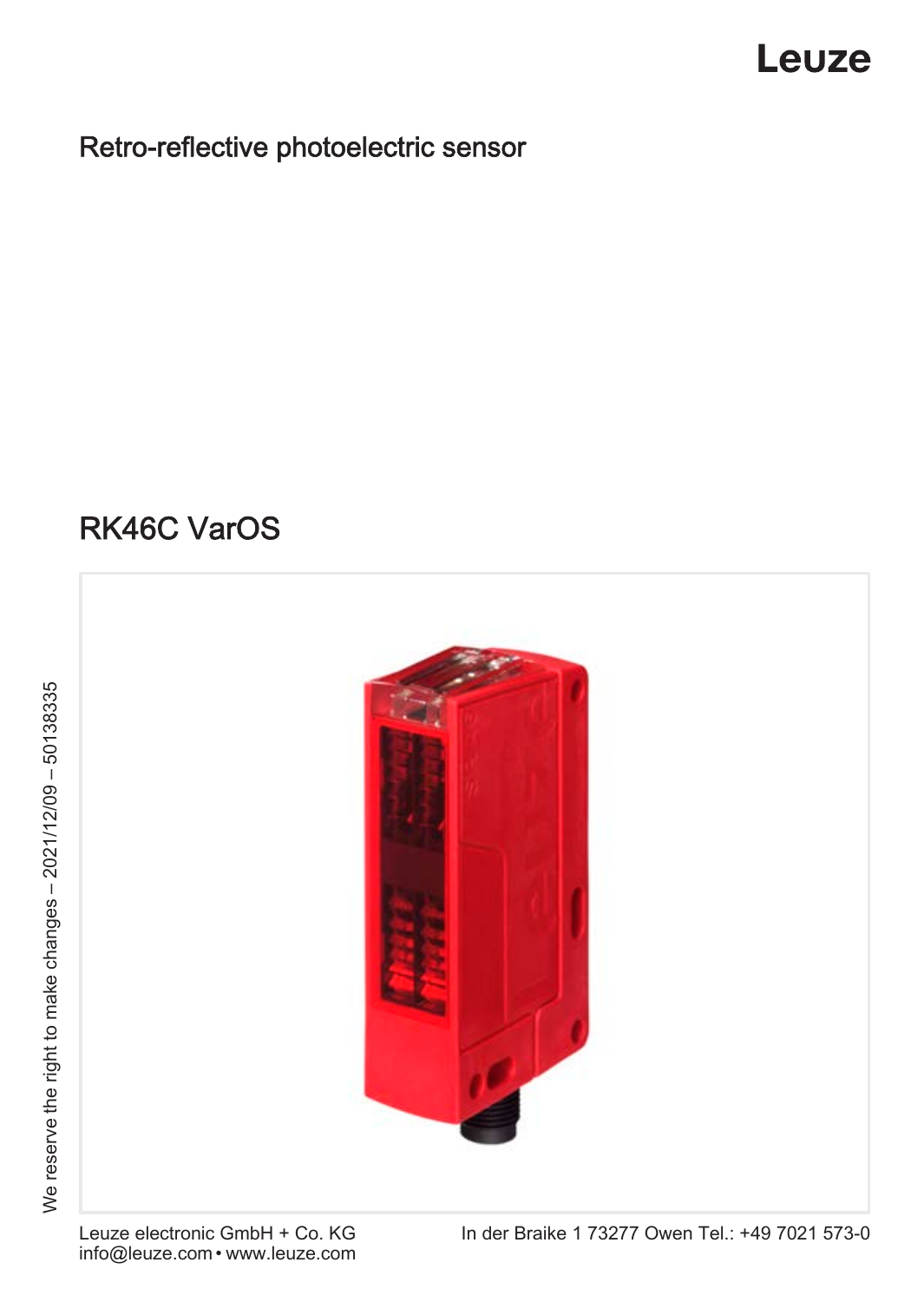Leuze

## $\overline{\mathbf{1}}$



## $\overline{\mathbf{2}}$

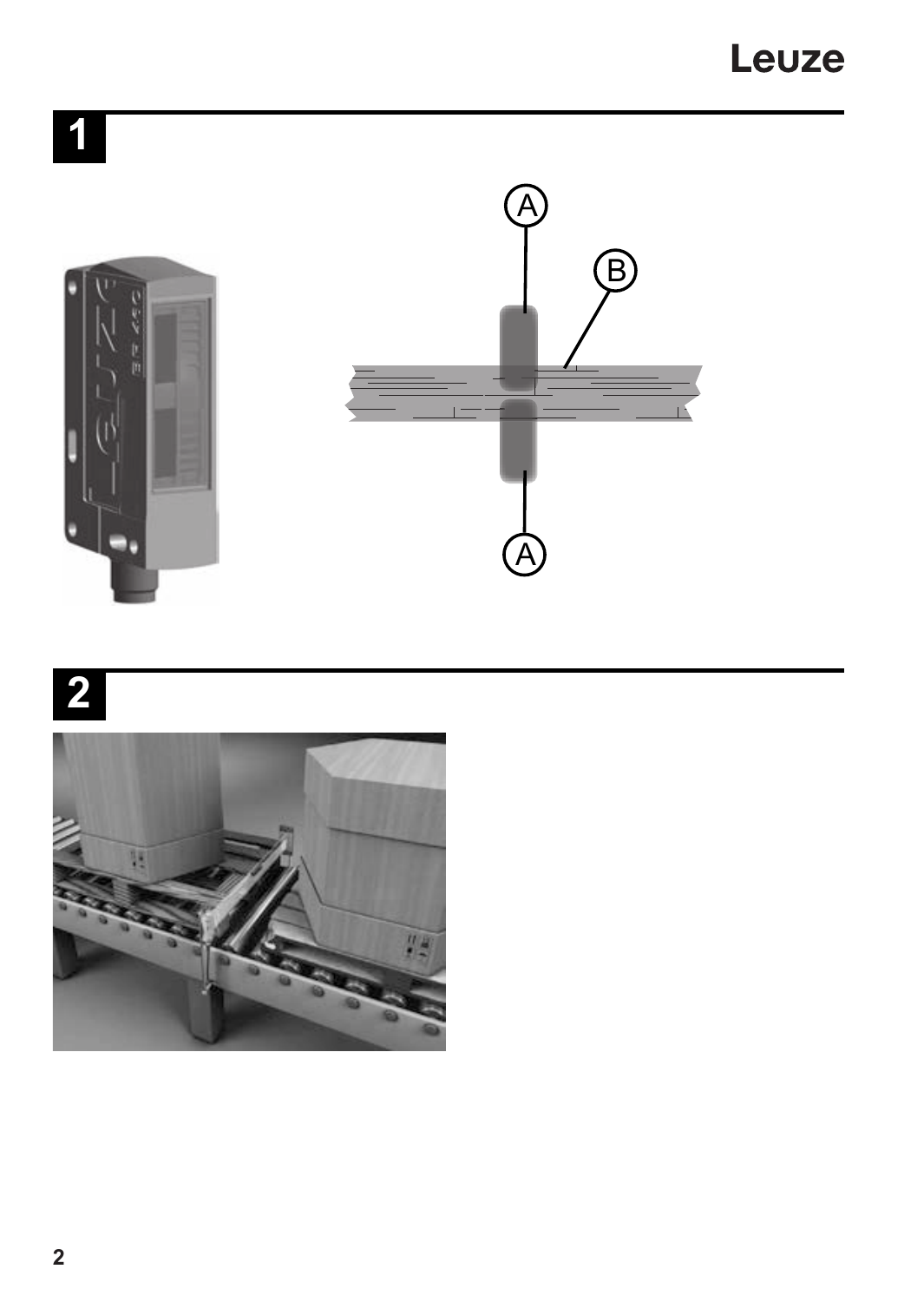## Leuze



u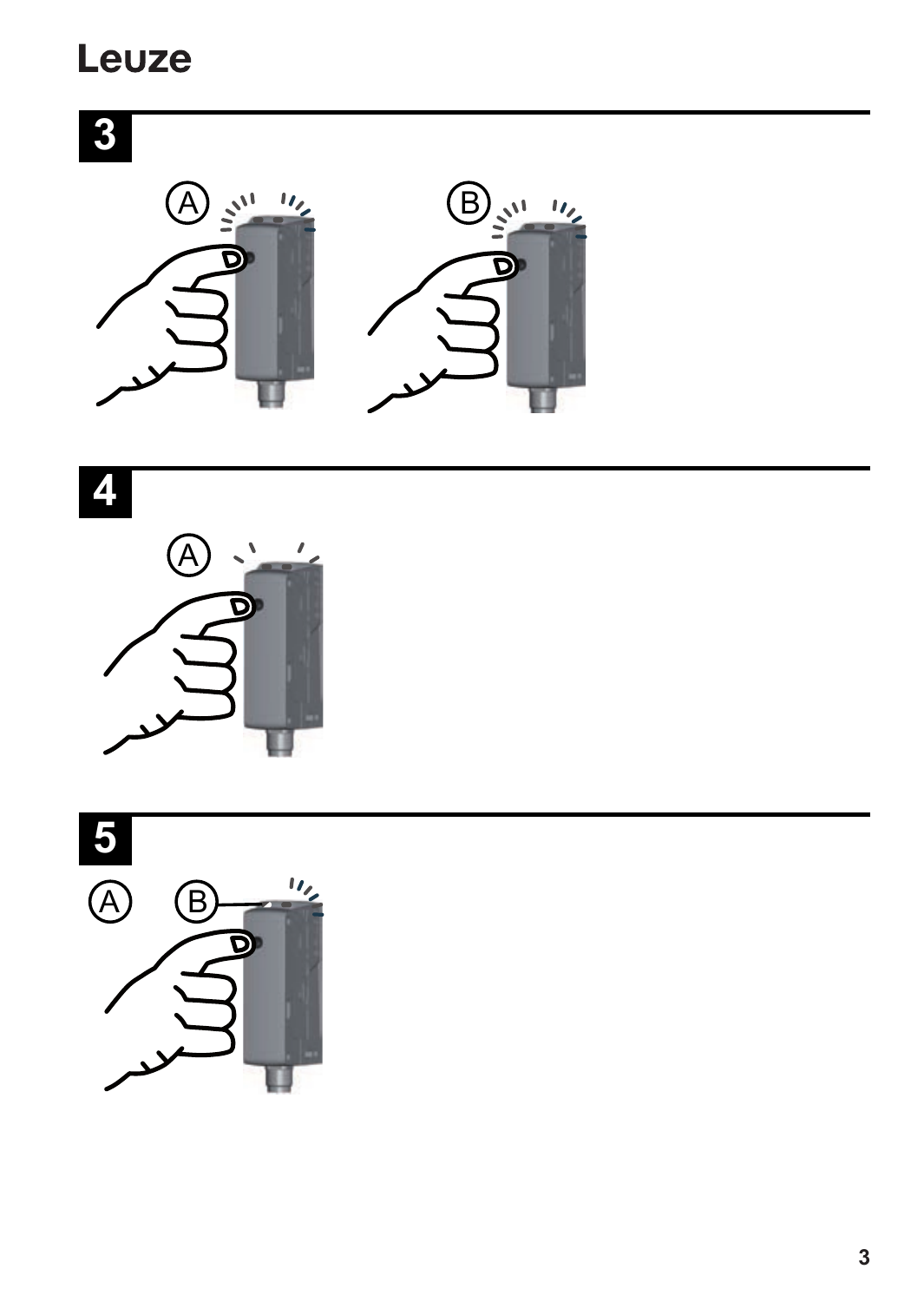

#### Precise alignment of sensor

The special shape and form of the light-band allows precise alignment of the sensor with the object to be detected or with the reflector. Benefits:

- Maximum utilization of the light-band
- Reliable detection even with shocks/vibrations

| Α | Light-band |
|---|------------|
| B | Object     |

 $\%$  Alignment: Align the center of the light-band centrally to the object and the reflector

## **2**

Reliable detection of different objects and objects with cutouts and openings, for example pallets with:

- Different heights
- Protruding boards
- damage

#### Teach procedure for sensor

#### **NOTICE**

It is essential to teach the sensor before it is used for the first time! The sensor is factory-set to the maximum operating range.<br>  $\not\uparrow$  Before starting the teach procedure, align the light

Before starting the teach procedure, align the light-band of the sensor with the center of the object and reflector.



#### Sensors with standard resolution (RK46C.DXL3…)

|                     | Teach                                                                 |                                                                       |
|---------------------|-----------------------------------------------------------------------|-----------------------------------------------------------------------|
| Sensor sensitivity  | Standard                                                              | Increased                                                             |
| Switching behavior  | Sensor switches when<br>28 % of light-band is cov-<br>ered by object. | Sensor switches when<br>18 % of light-band is cov-<br>ered by object. |
| Typical application | Reliable detection of pal-<br>lets                                    | Detection of containers<br>with openings/transparent<br>objects       |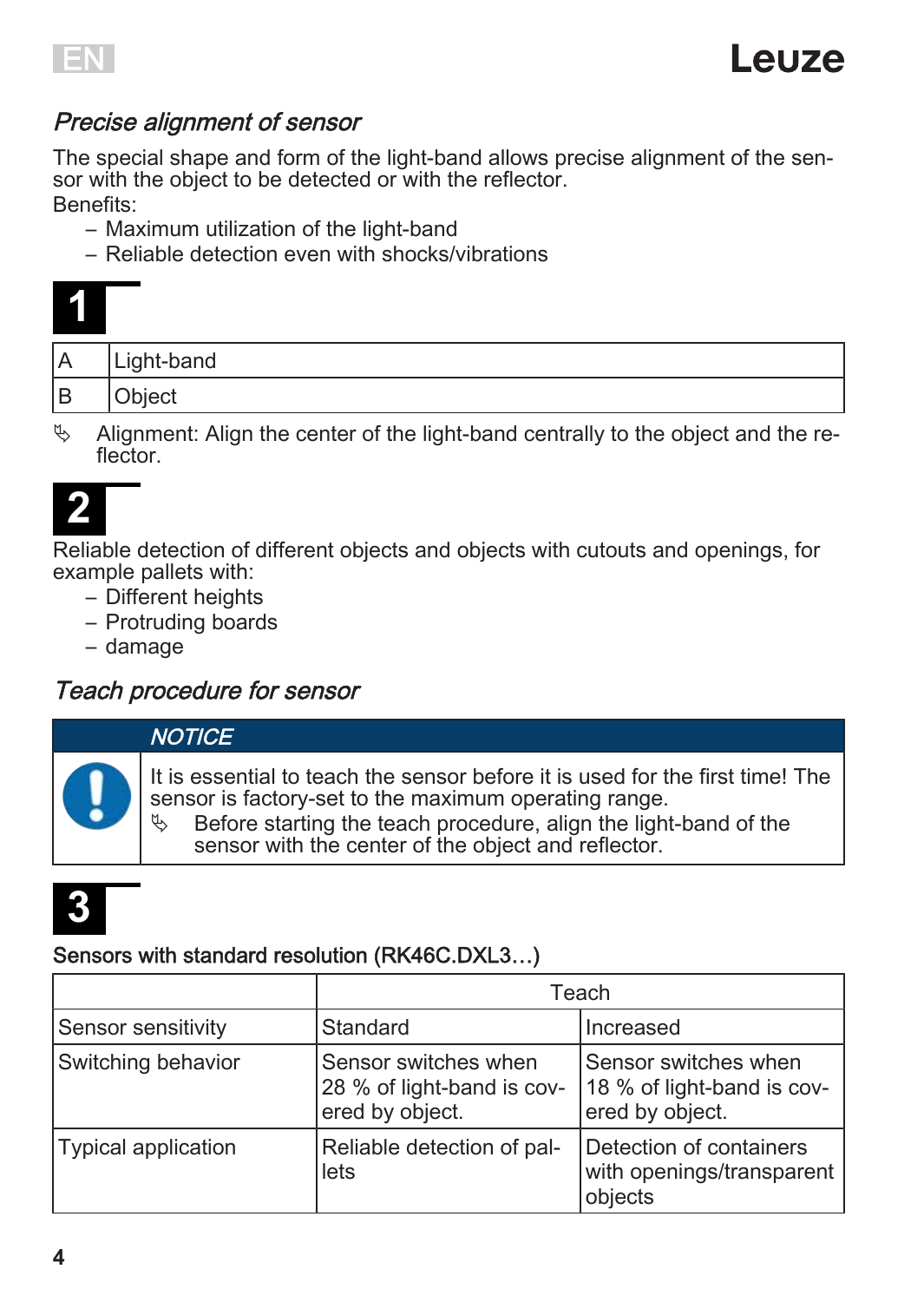Setting

| Clear light path to re-<br>flector.                                                        |    | Clear light path to re-<br>flector.                                                       |
|--------------------------------------------------------------------------------------------|----|-------------------------------------------------------------------------------------------|
| Press teach button<br>(2 to 7 s) until both<br>LEDs (green/yellow)<br>flash synchronously. | Ų, | Press teach button<br>(7 to 12 s) until both<br>LEDs (green/yellow)<br>flash alternately. |

|                | <b>HASH SYNGHOLIOUSLY.</b><br>Release teach but-<br>ᡧ<br>ton.        | $maxi$ alternately.<br>14<br>Release teach but-<br>ton. |  |
|----------------|----------------------------------------------------------------------|---------------------------------------------------------|--|
| Acknowledgment | Teach successful: Both LEDs (green/yellow) remain<br>lit.            |                                                         |  |
|                | Teach not successful: Yellow LED flashes. Repeat<br>teach procedure. |                                                         |  |

#### Sensors with high resolution (RK46C.DXL3P2…)

|                            | Teach                                                                                                                                                                           |                                                                                                                                                                                  |  |
|----------------------------|---------------------------------------------------------------------------------------------------------------------------------------------------------------------------------|----------------------------------------------------------------------------------------------------------------------------------------------------------------------------------|--|
| Sensor sensitivity         | Standard                                                                                                                                                                        | Reduced                                                                                                                                                                          |  |
| Switching behavior         | Sensor switches when<br>11 % of light-band is cov-<br>ered by object.                                                                                                           | Sensor switches when<br>14 % of light-band is cov-<br>ered by object.                                                                                                            |  |
| <b>Typical application</b> | Reliable detection of ob-<br>jects with a diameter of $\geq$<br>2mm                                                                                                             | Detection of containers<br>with openings/transparent<br>objects                                                                                                                  |  |
| Setting                    |                                                                                                                                                                                 |                                                                                                                                                                                  |  |
|                            | B<br>Clear light path to re-<br>flector.<br>I,<br>Press teach button<br>(2 to 7 s) until both<br>LEDs (green/yellow)<br>flash synchronously.<br>Release teach but-<br>B<br>ton. | Clear light path to re-<br>D.<br>flector.<br>D.<br>Press teach button<br>(7 to 12 s) until both<br>LEDs (green/yellow)<br>flash alternately.<br>Release teach but-<br>G.<br>ton. |  |
| Acknowledgment             | Teach successful: Both LEDs (green/yellow) remain<br>lit.                                                                                                                       |                                                                                                                                                                                  |  |
|                            | Teach not successful: Yellow LED flashes. Repeat<br>teach procedure.                                                                                                            |                                                                                                                                                                                  |  |